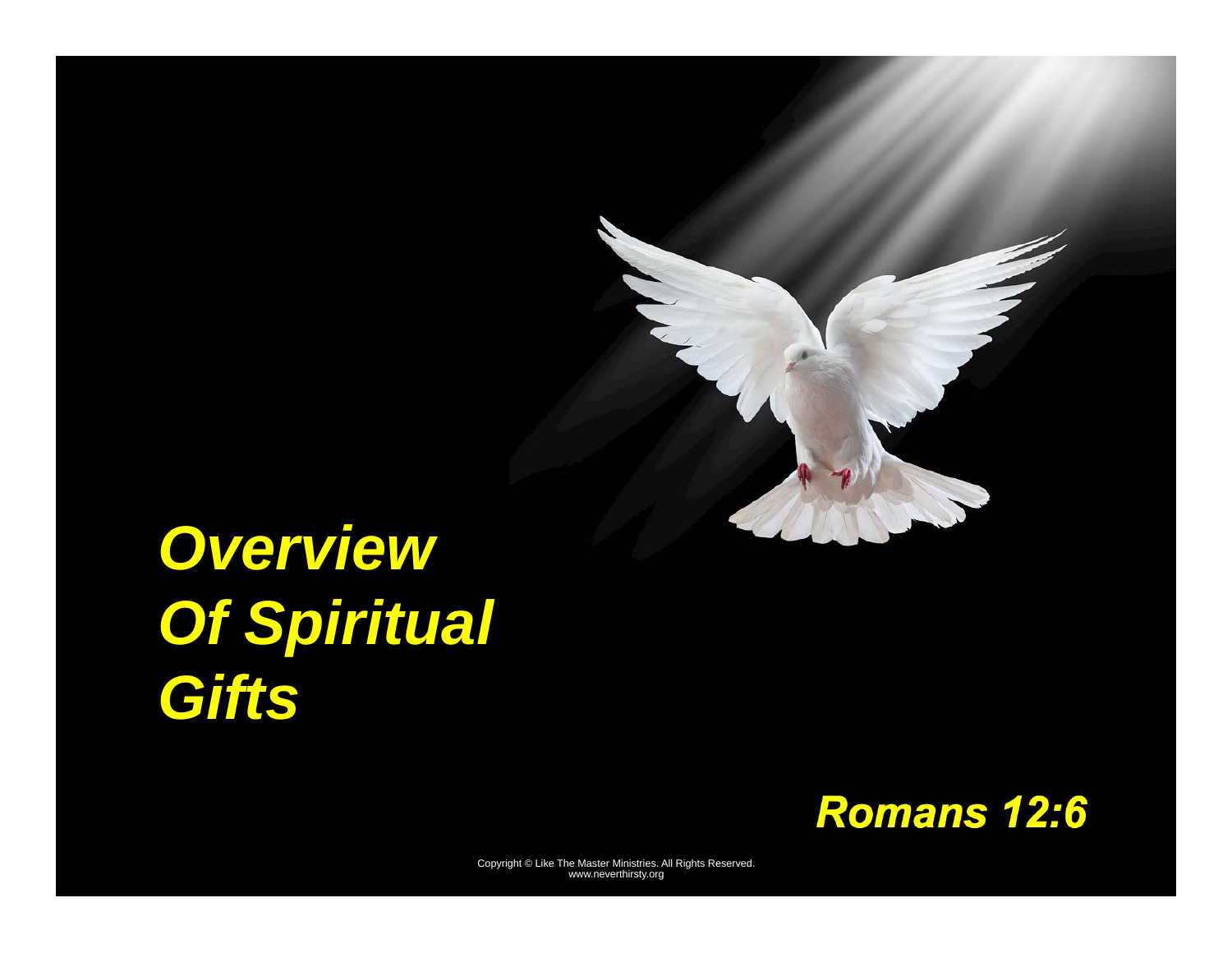

- *Predestination*
- *Salvation and baptism*
- *Eternal security*
- *Spiritual gifts*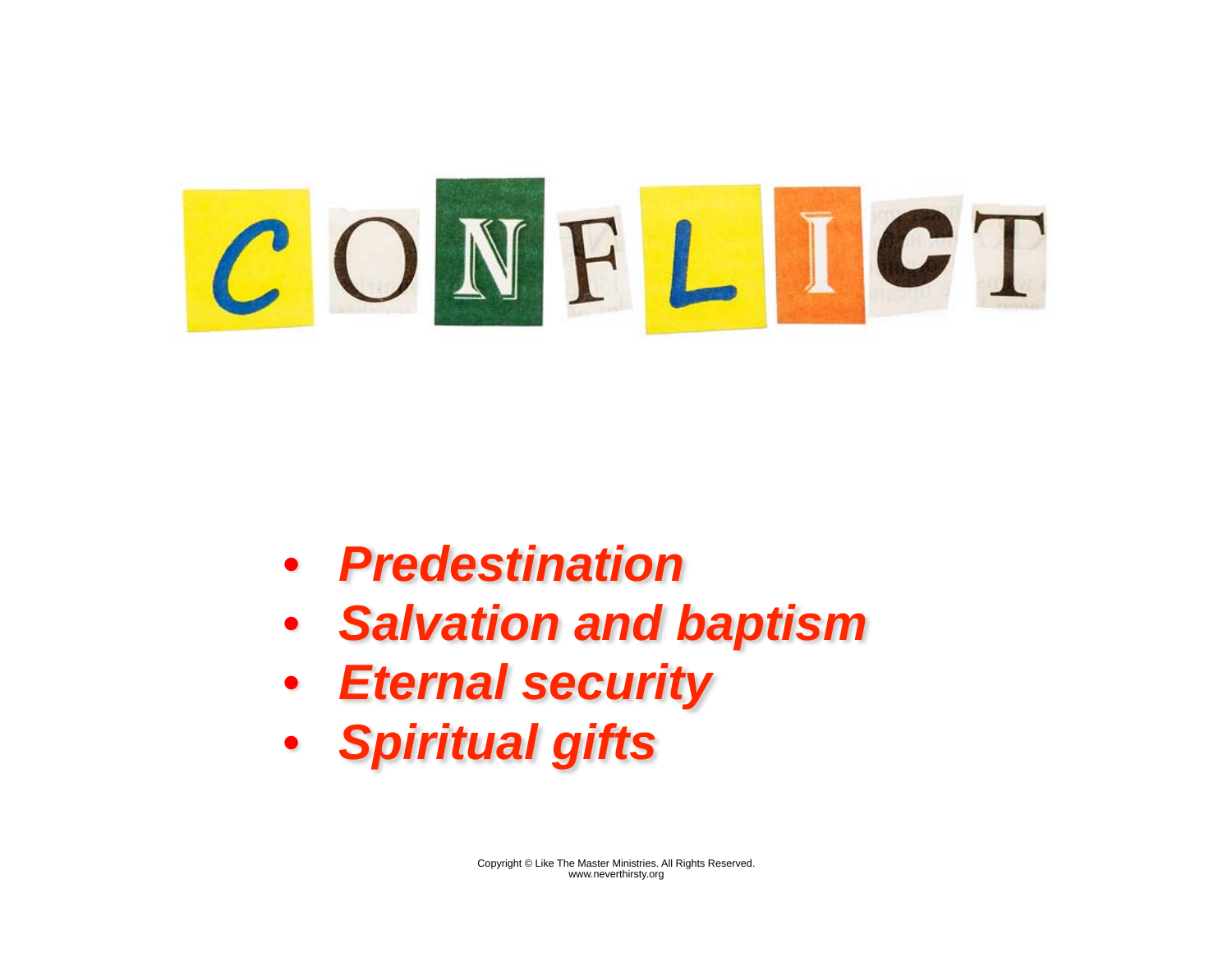

• *We are a team . . .*  • *With different spiritual gifts*  • *For edification of the saints*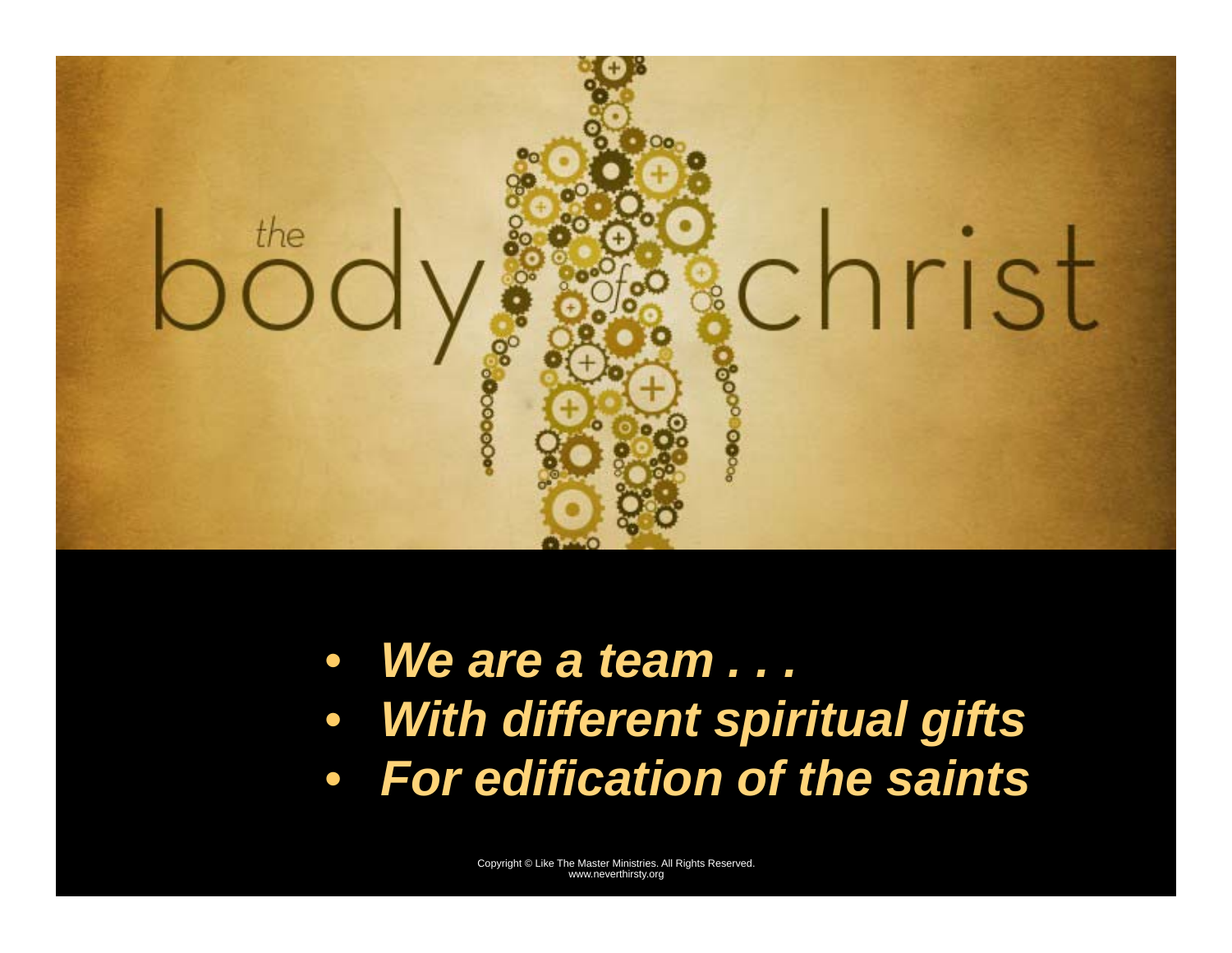# *3 Categories of Spiritual Gifts*

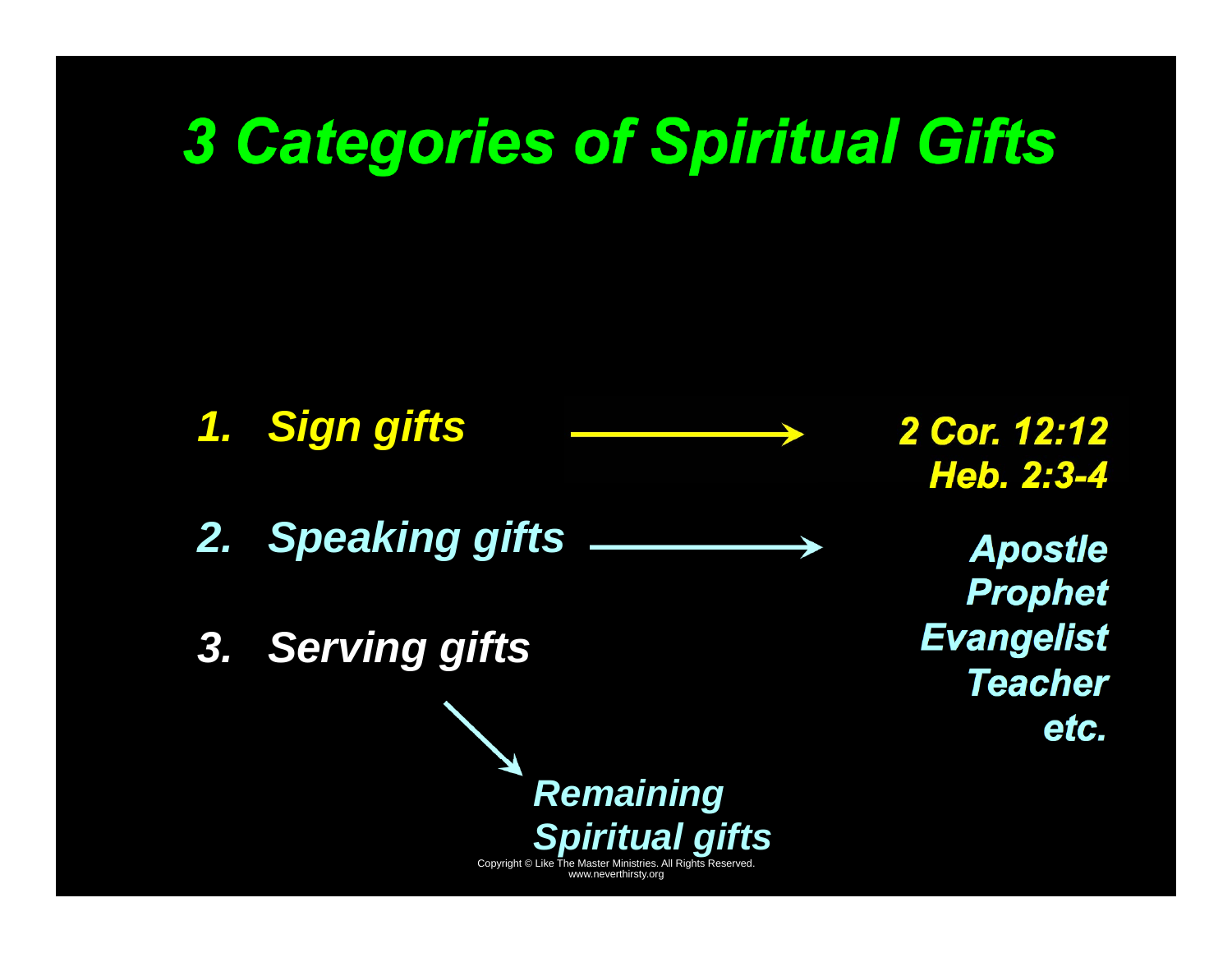# *List of Spiritual Gifts*

#### *1 Corinthians 12:8 – 10, 28*

#### *Romans 12:6 – 8*

*Ephesians 4:11* 

*1 Peter 4:10 - 11*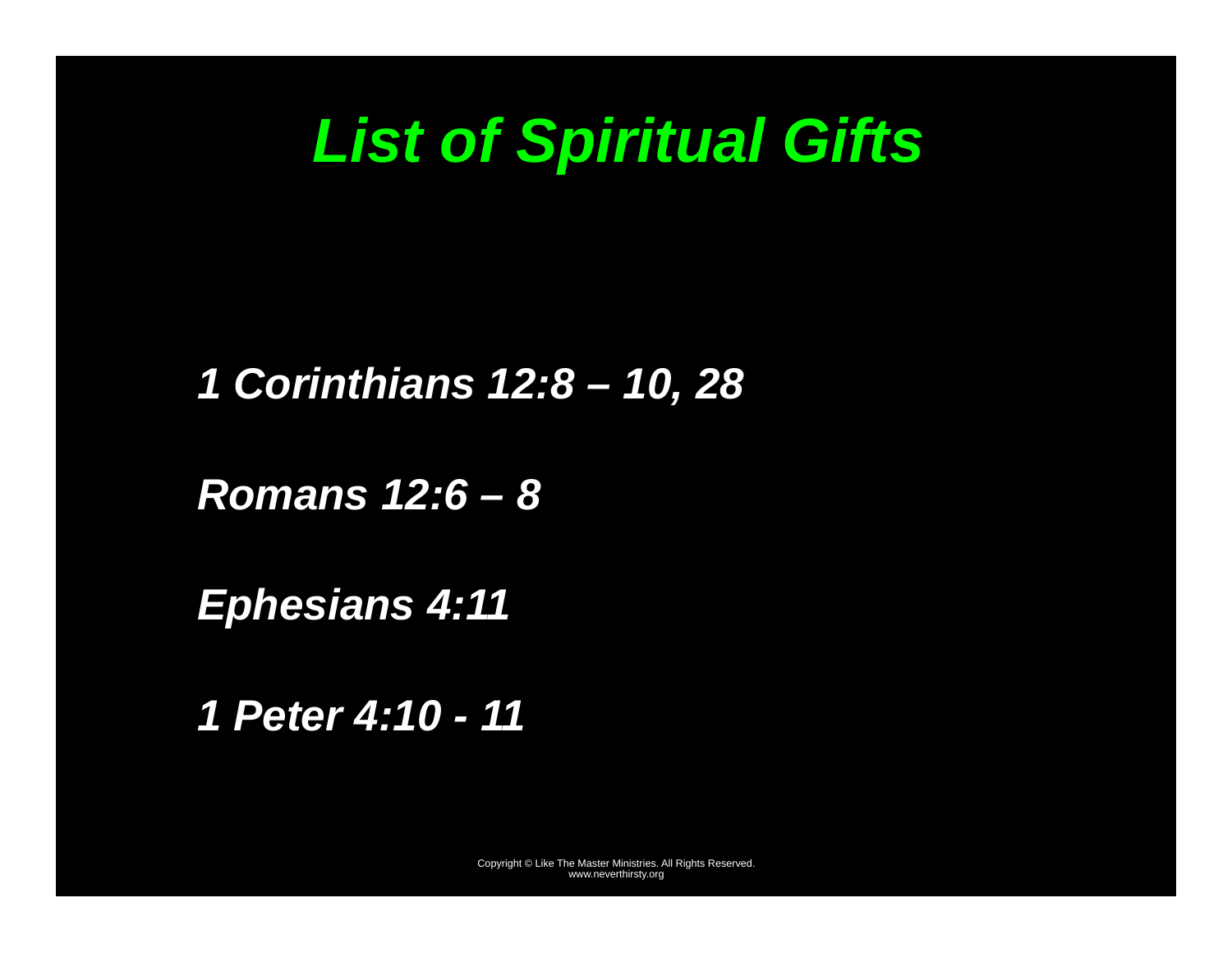## *Spiritual Gifts In 1 Cor. 12 A.D. 54*

**Word of wisdom Word of knowledge Faith Healing Miracles Prophecy Discerning of spirits Speaking in tongues Interpretation of tongues** 

**Apostles Prophets Teachers Helps Administration** 

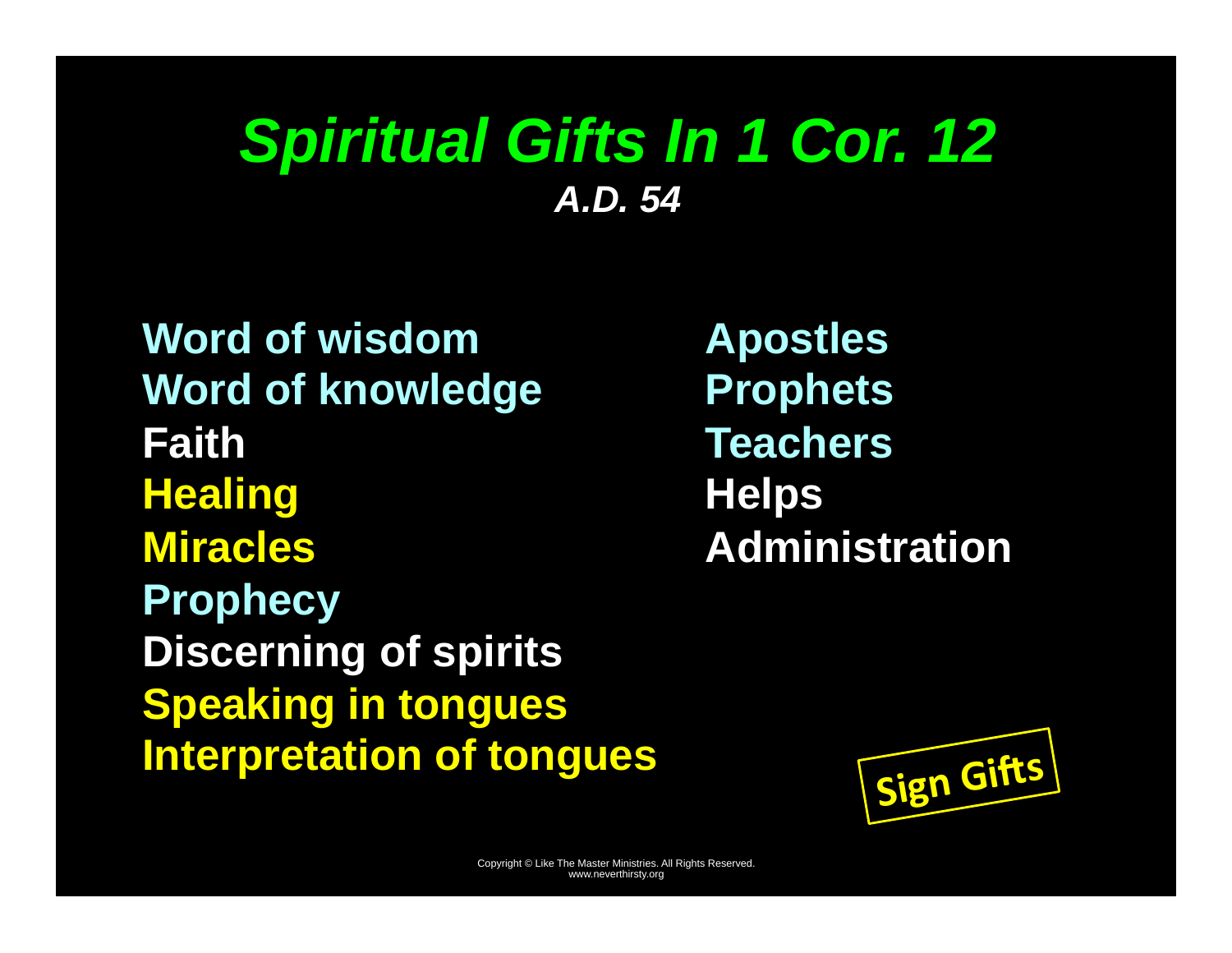## *Spiritual Gifts In Romans 12 A.D. 56/57*

**Prophecy Service Teaching Exhortation Giving Leadership Mercy** 

*Paul mixes them to show that they are all needed* 

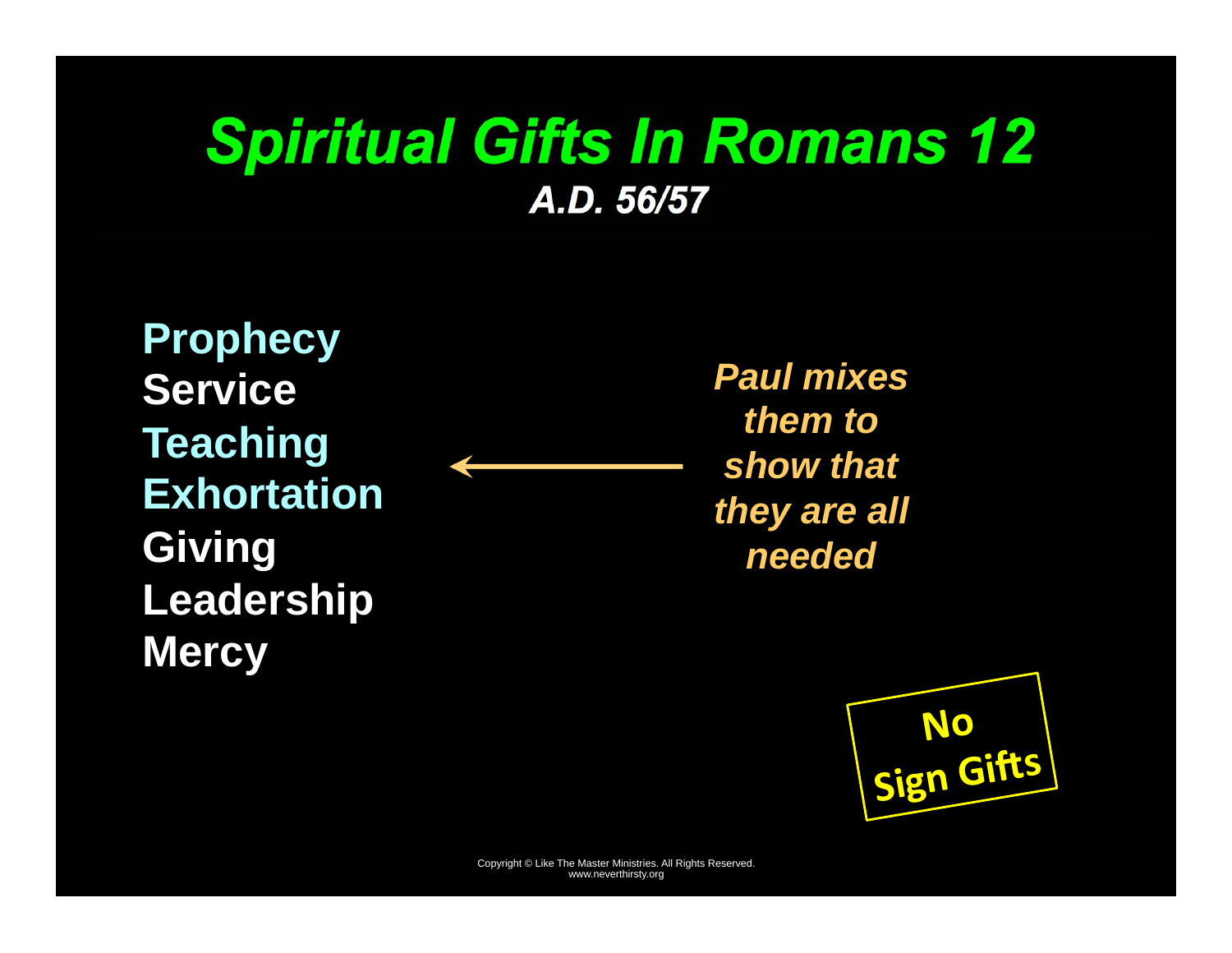## *Spiritual Gifts In Ephesians 4:11 A.D. 60 - 62*

**Apostles Prophets Evangelists Pastor-teachers** 

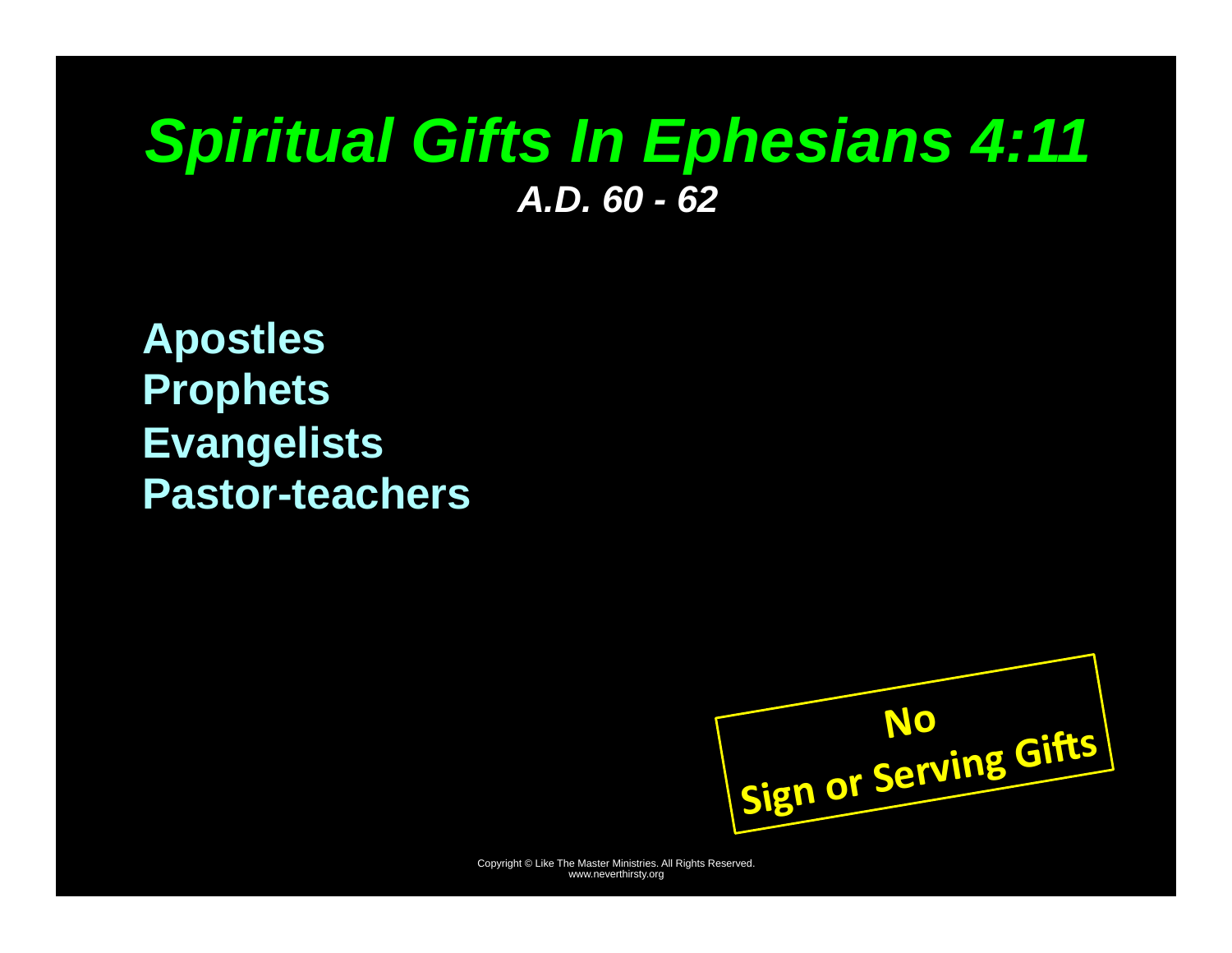## *Spiritual Gifts In 1 Peter 4:10-11 A.D. 64 - 65*

**Speaking Serving** 

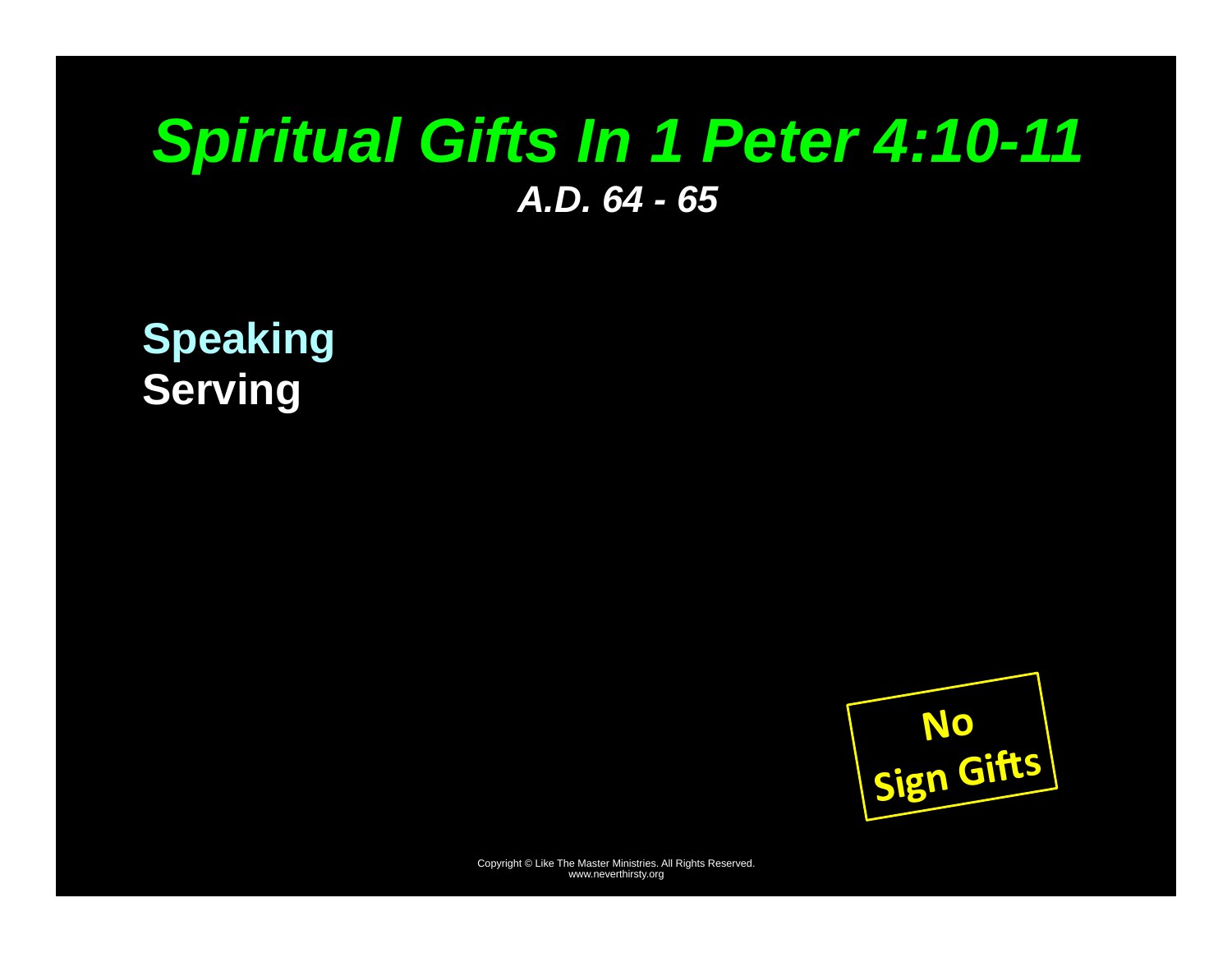# *Are The Sign Gifts Operative?*

- **1. Why were the sign gifts not mentioned after 1 Corinthians was written?**
- **2. Why didn't Paul heal Timothy when Timothy had a stomach illness and frequent aliments (1 Tim. 5:23)?**
- **3. Why are we encouraged to call the elders in James 5:13-15 and not someone with the gift of healing?**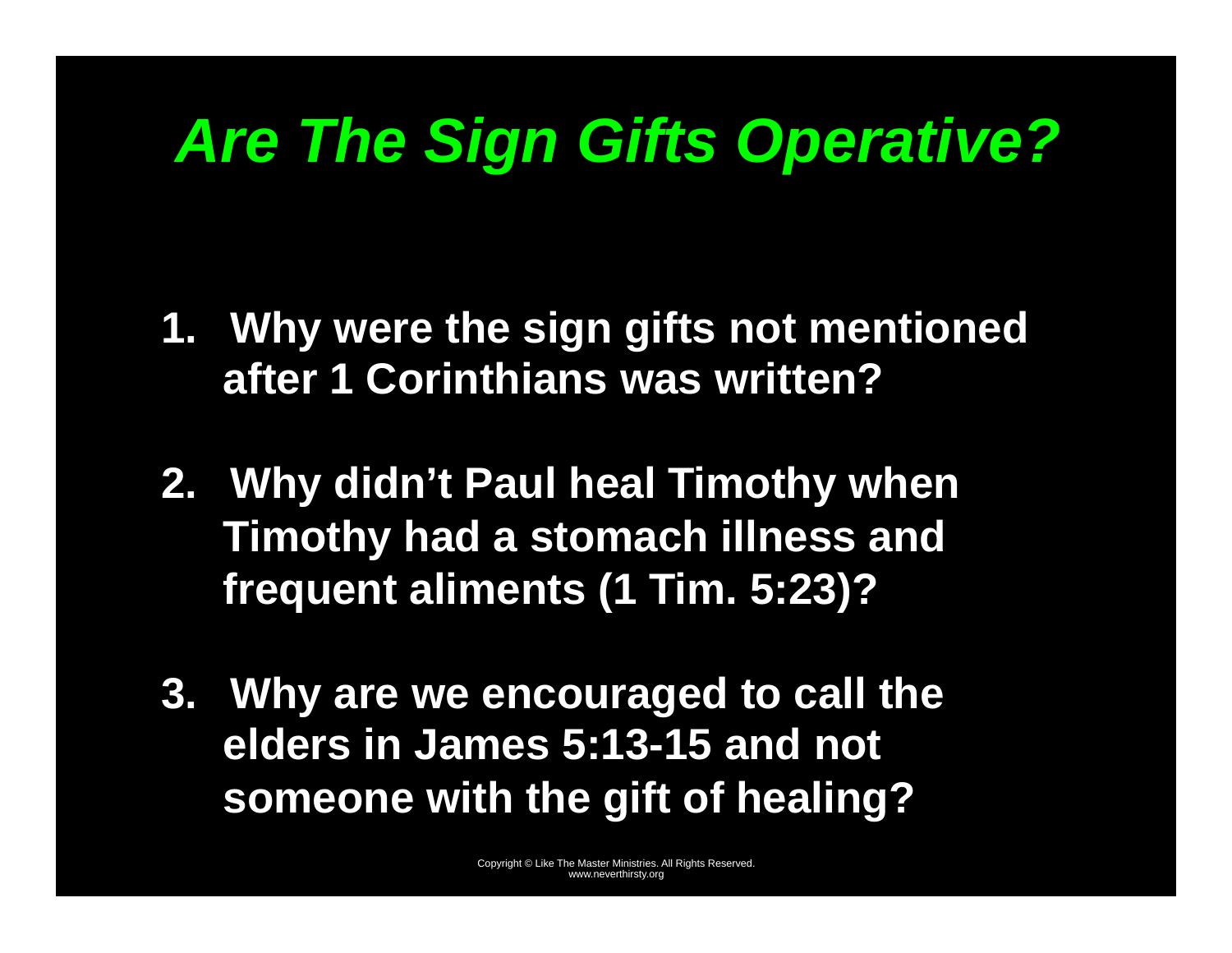

 **to stop on its own"**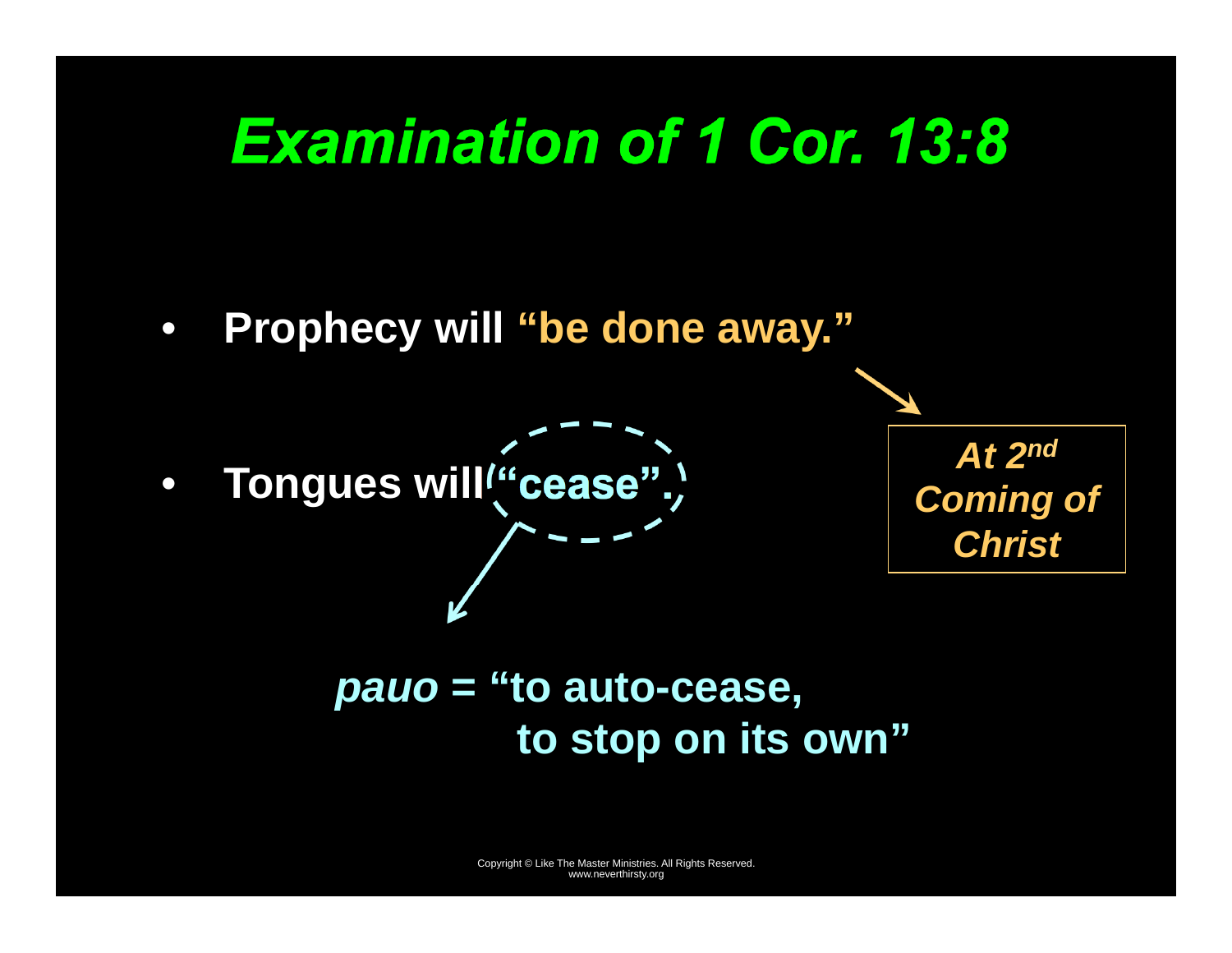**While there is clear evidence from Scripture that the gift of tongues was in operation during the time of the apostles, it is significant that the gift is nowhere alluded to, hinted at, or found in the Apostolic Fathers.** 

**Rogers, Cleon L. "The Gift of Tongues in the Post Apostolic Church (A.D. 100-400)," Bibliotheca Sacra. Apr-June 1965. Vol. 122. p. 135-6**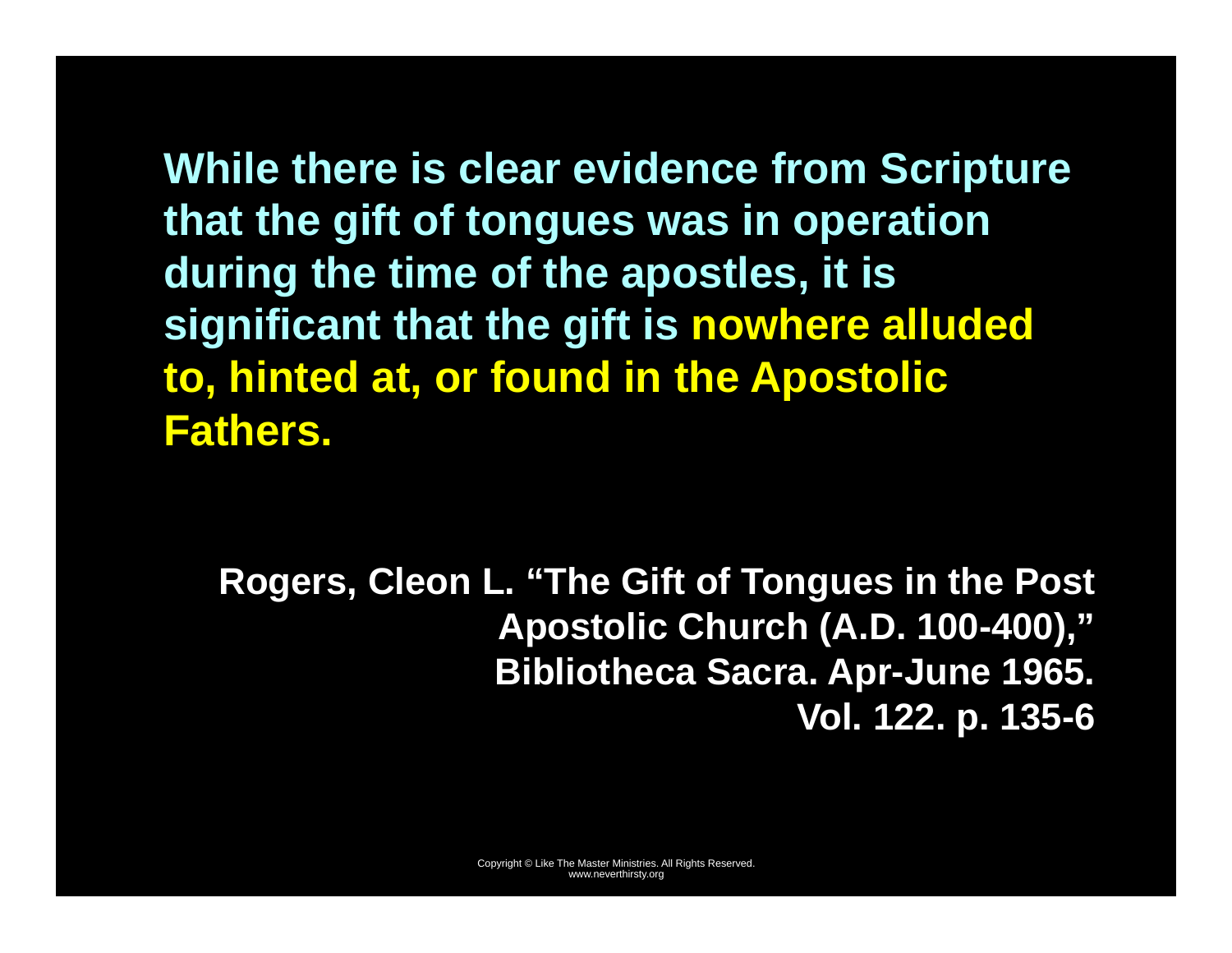**Moreover, the Holy Spirit gave signs of His presence at the beginning of Christ's ministry, and after His ascension He gave still more; but since that time these signs have diminished, although there are still traces of His presence in a few who have had their souls purified by the Gospel . . .** 

> **Origen,** *Against Celsus***. Book VII, 8 A.D. 184 - 253**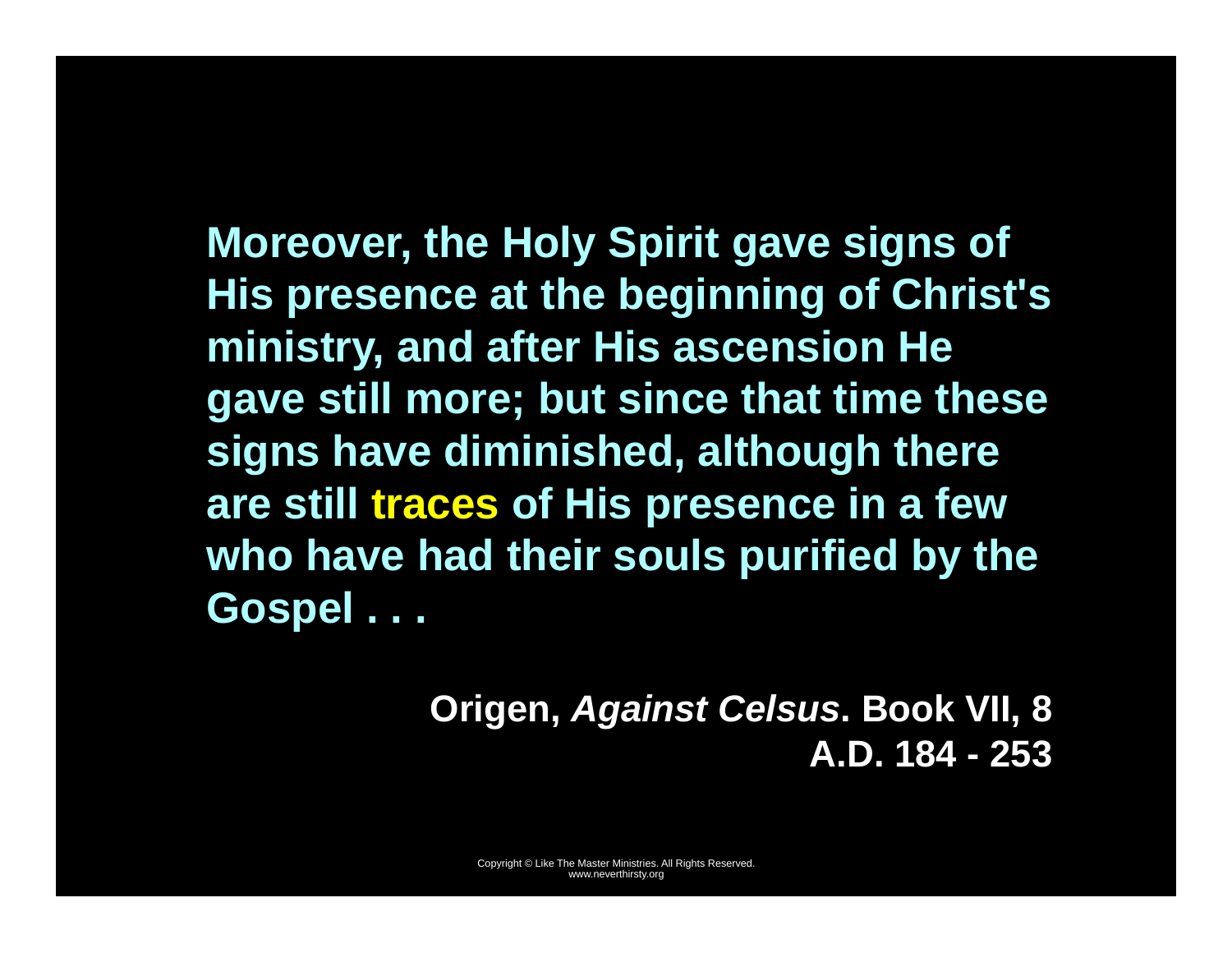**Now concerning spiritual gifts, brethren, I would not have you ignorant. Ye know that when ye were Gentiles, ye were led away unto those dumb idols, howsoever ye might be led. This whole place is very obscure: but the obscurity is produced by our ignorance of the facts referred to and by their cessation, being such as then used to occur but now no longer take place. And why do they not happen now?** 

> **Chrysostom. 1 Corinthians. Homily 29, Section 1 A.D. 349 - 407**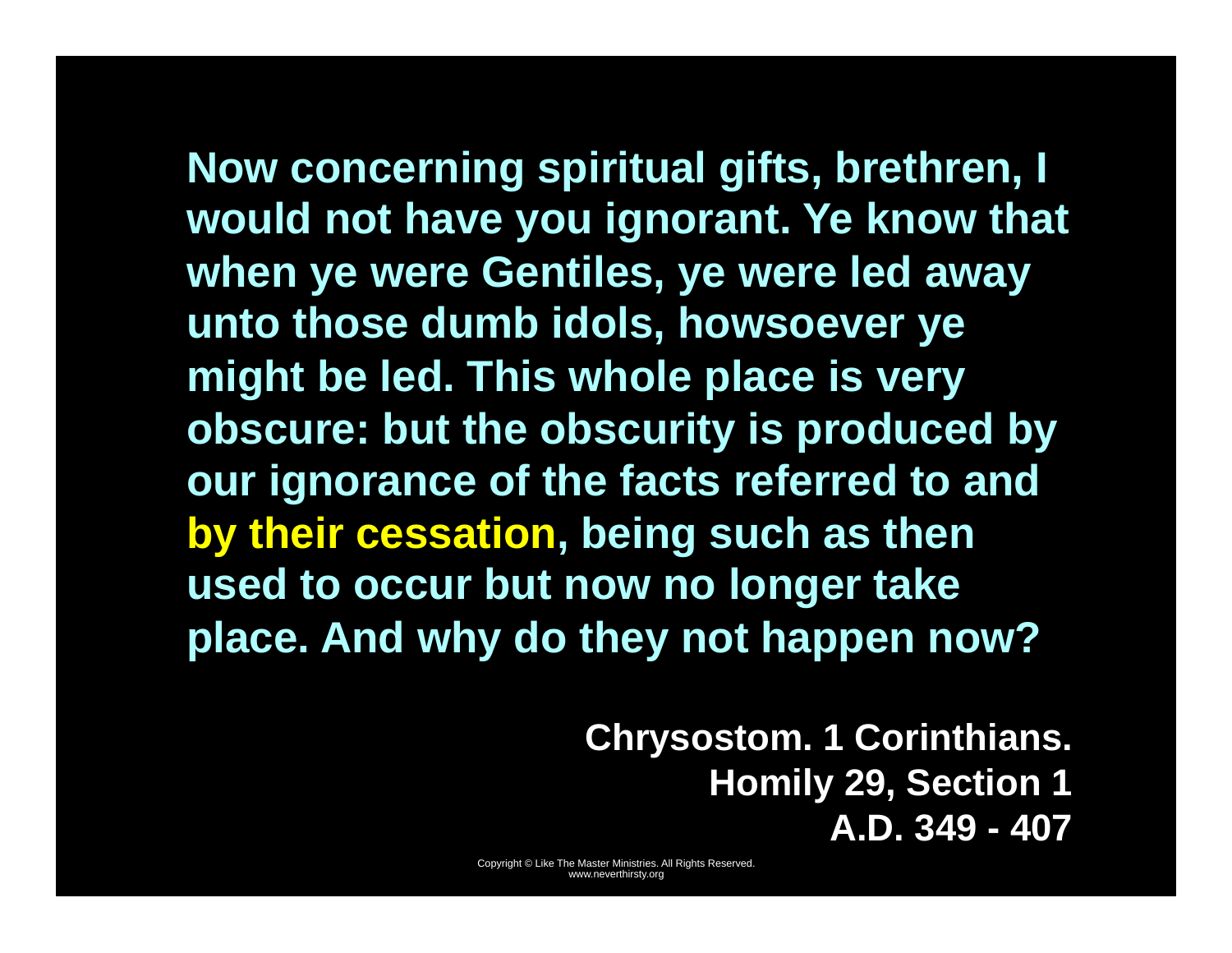# *Character of Biblical Tongues*

- *Is a known language*  - *Acts 2:6 – 8*  - *1 Cor. 14:10 - 12*
- *Everyone did not speak in tongues*  - *1 Cor. 14:5*
- $\bullet$  *Prophecy and knowledge are superior gifts*  - *1 Cor. 14:6, 10-12, 19*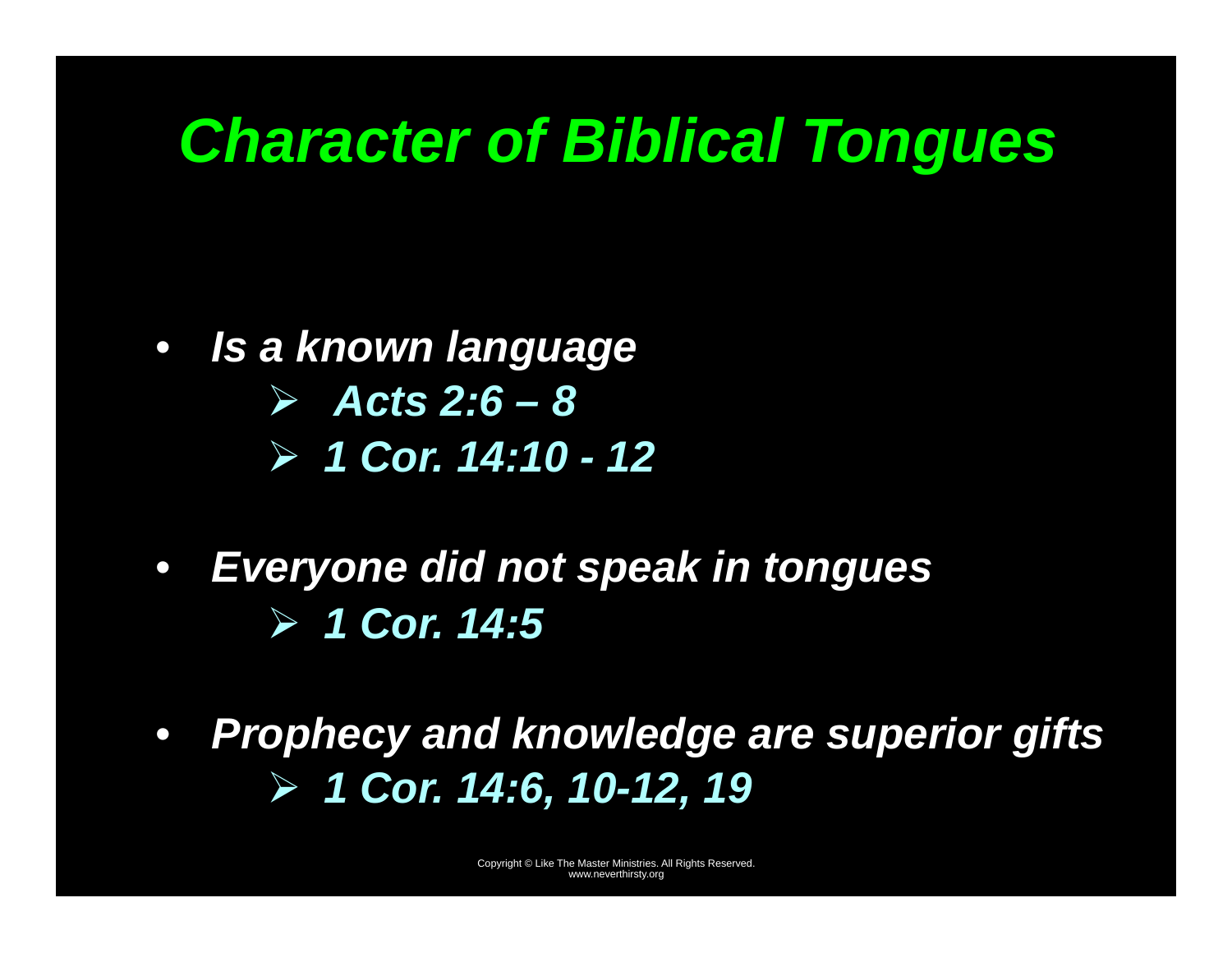

- *Spiritual gifts are called "charismata"*
- $\bullet$ *Different gifts vary with "grace given"*